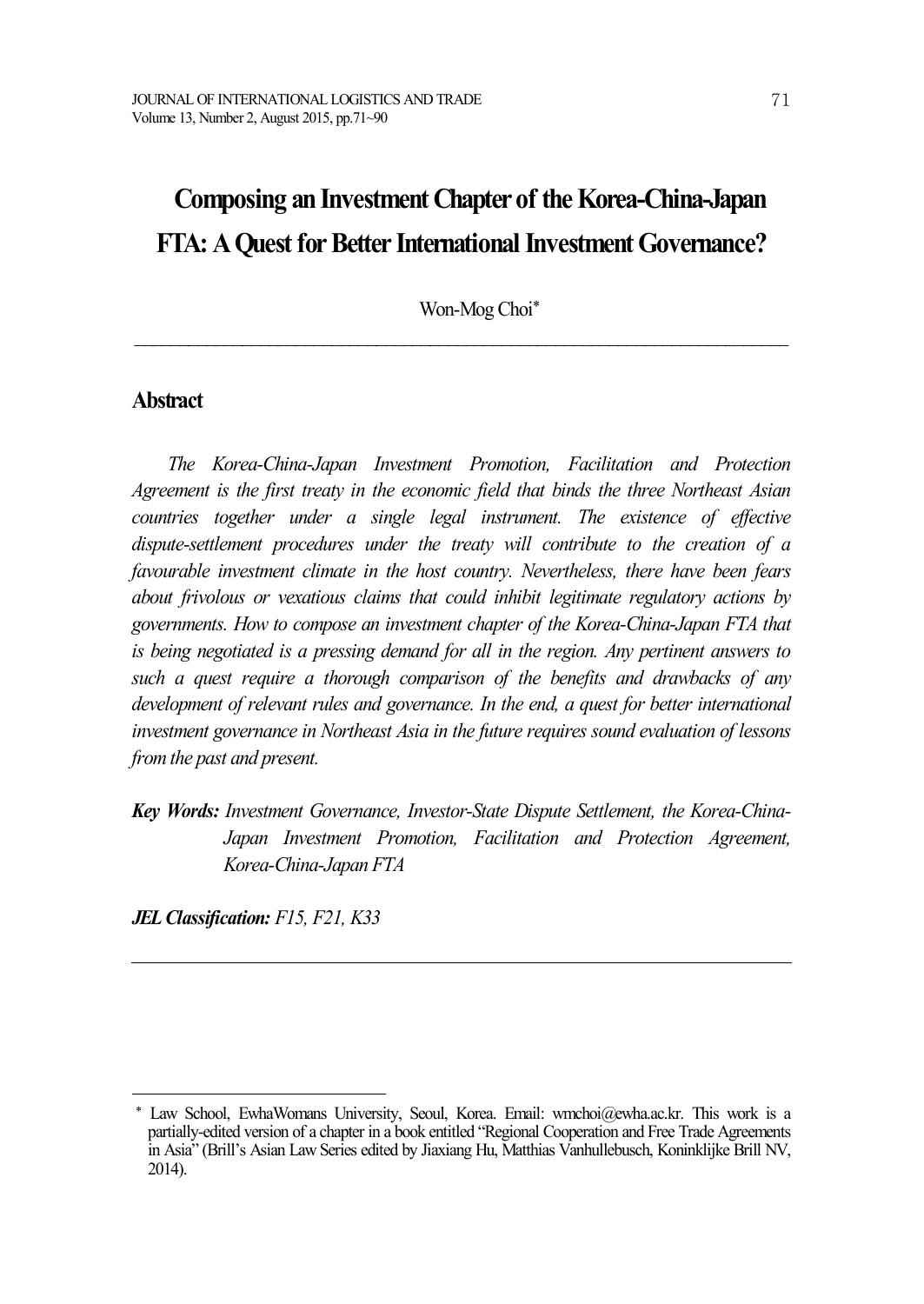# **1. Introduction**

International investment policy-making efforts to attract foreign direct investment (FDI) and benefit from it continue to intensify, and international investment agreements at the bilateral, subregional, regional and interregional levels further proliferate. 1) The Northeast Asia is no exception to this prevailing trend.

The Korea-China-Japan Investment Promotion, Facilitation and Protection Agreement ("K-C-J IPPA") 2) was signed on May 13, 2012 after 5 years of negotiation and 10 years of discussions. In the meantime, the bilateral investment treaty (BIT) between Korea and China was amended in 2007 after its entry into force in 1992. Also, there exist the China-Japan BIT (1988) and Korea-Japan BIT (2003). Given this existing system of BITs, the K-C-J IPPA is not an innovative system of investment law in the Northeast Asia. However, it is certainly the first treaty in the economic field that binds the three Northeast Asian countries together under a single legal instrument.

The K-C-J IPPA is appraised to be a lower level of agreement than the Korea-Japan BIT in terms of investment liberalization and protection while being a higher level of agreement than the Korea-China BIT. 3) Due to the K-C-J IPPA, the investment system will be put on more stabilized basis in the midst of rapid increase of investment activities among the three countries. The existence of effective dispute-settlement procedures will contribute to the creation of a favourable investment climate in the host country.

Nevertheless, there have been fears about frivolous or vexatious claims that could inhibit legitimate regulatory actions by governments, as well as concerns with regard to balancing national and international methods of dispute settlement. In addition, the rather vague language of some treaty provisions and the increasing complexity of investment treaty provisions can make the outcome of arbitration less predictable. 4) How to harmonize with domestic judicial systems is also an issue of debate. These fears, concerns and debate have already been raised globally and in Northeast Asia particularly during the process of negotiation and ratification of the Korea-US FTA and K-C-JIPPA. 5)

In this regard, main substantive and procedural provisions of the K-C-J IPPA need

<sup>1)</sup> UNCTAD(2005) , p. 3.

<sup>2)</sup> Agreement Among the Government of Japan, the Government of the Republic of Korea and the Government of the People's Republic of China for the Promotion, Facilitation and Protection of Investment.

<sup>3)</sup> According to the K-C-J IPPA, an investor may selectively rely on a more favourable agreement among bilateral and trilateral agreements that are available. Article 25 of K-C-J IPPA.

<sup>4)</sup> Supra note 1.

<sup>5)</sup> Free Trade Agreement between the Republic of Korea and the United States of America, signed on 30 June 2007, entered into force on 15 March 2012.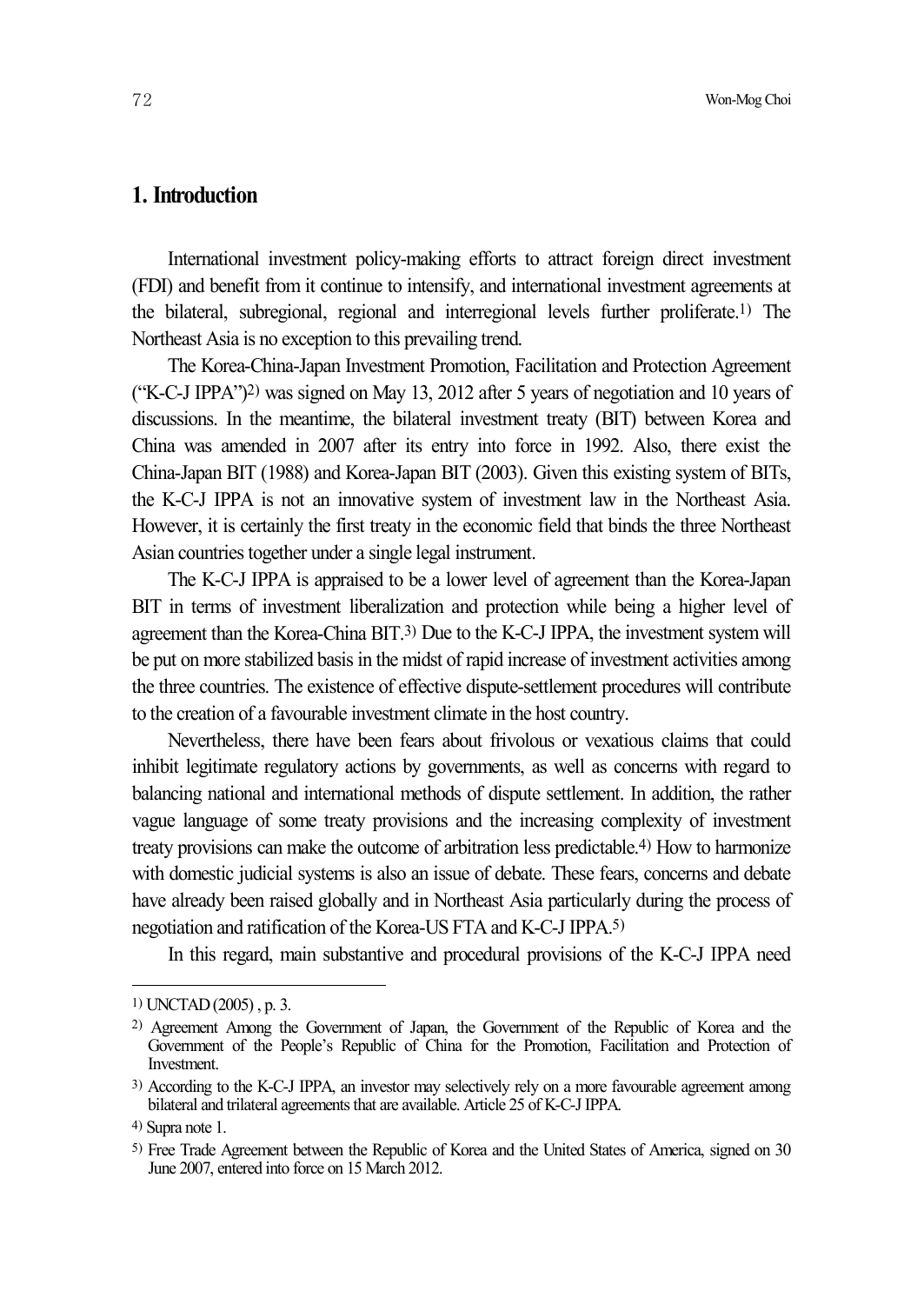thorough evaluation in comparison with the Korea-US FTA. The question whether the ISDS paradigm in the K-C-J IPPA will function as a model for the Asian integration depends on how to identify the drawbacks through this evaluation. The allowance of direct claims by investors in the three Northeast Asian countries pursuant to the common rules of game will help to engender a community spirit in the region. This basis will function as a stepping stone toward a systemof Korea-China-Japan economic integration.

In this light, how to compose an investment chapter of the Korea-China-Japan FTA ("K-C-J FTA") that is being negotiated is a pressing demand for all in the region. Any pertinent answers to such a quest require a thorough comparison of the benefits and drawbacks of any development of the governance. In this light, Chapters II and III will review substantive provisions and dispute settlement provisions of K-C-J IPPA to examine how to improve those rules in the K-C-J FTA. In the end, a quest for better international investment governance in Northeast Asia in the future requires sound evaluation of lessons fromthe past and present.

# **2. Composing Substantive Provisions of Investment Chapter of K-C-JFTA**

## *2.1 Definition ofInvestment and Scope of Protection*

The K-C-J IPPA sets forth a broad definition of investment and thus, a comprehensive scope of protection for investors. As necessary characteristics of an "investment", the agreement indicates "commitment of capital or other resources, the expectation of gain or profit, or the assumption of risk,"<sup>6</sup>) and includes into the scope of investment such forms as "an enterprise; equity participation; debt; rights under contracts; claims to money; intellectual property rights; rights conferred pursuant to laws and regulations or contracts such as concessions, licenses, authorizations and permits; and any other tangible and intangible, movable and immovable property, and any related property rights."7)

This definition is based on the definition of investment under the model BIT of the United States 8) and is largely adopted by high-level BITs and FTAs. The three characteristics, such as (i) commitment of capital or other resources, (ii) the expectation of gain or profit, or (iii) the assumption of risk, are widely indicated as the features of investment in many BITs and FTAs. Moreover, in such an investment case as Salini v.

<sup>6)</sup> Article 1 (1), K-C-JIPPA.

<sup>7)</sup> *Ibid.*

<sup>8)</sup> 2004 Model BIT, Department of States, the United States Government.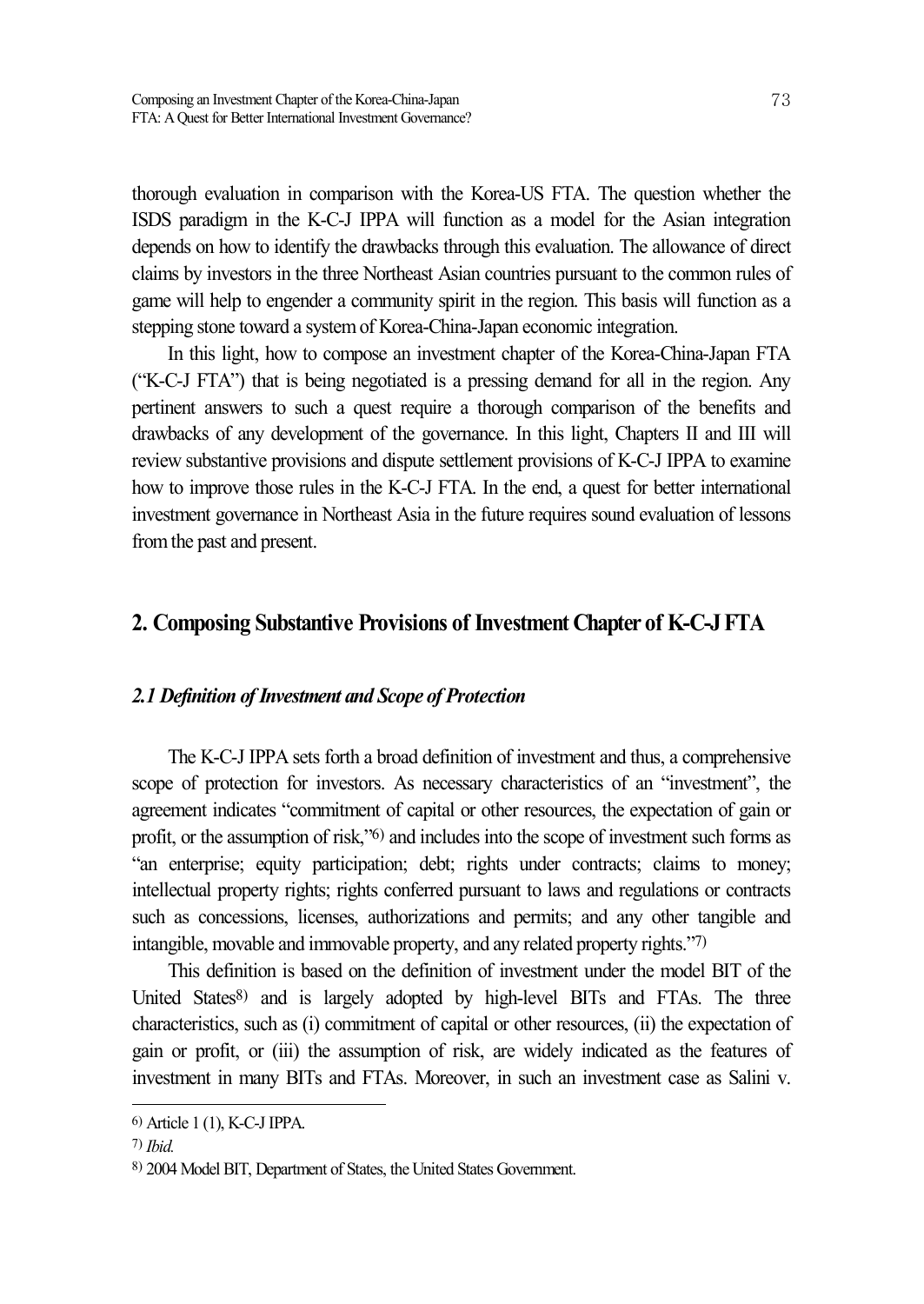Morocco<sup>9</sup>), the arbitral tribunal identified the following four elements as indicative of an investment for purposes of the ICSID Convention: (i) a contribution, (ii) a certain duration over which the project is implemented, (iii) a sharing of operational risks, and (iv) a contribution to the host state's development. 10)

Note should be taken of the fact that an important difference exists. In the Salini test, the four elements were understood to be closely interrelated and thus, they need to be examined in their totality. 11) By contrast, in the K-C-J IPPA and the model BIT, the three elements are linked by the word "or" (not "and")<sup>12)</sup>. This means that one can even argue that those elements are respectively stated as independent and sufficient ones: if only any one of those three elements is met, there exists an investment. This also means that the scope of investment may reach too far, thereby subjecting overly broad area into the coverage of treaty protection.

Concerning the form of "rights under contracts", it is debatable whether any contractual right is eligible to be an investment. 13) Indeed, if a legal system adopts the strong principle of freedom of contract, there can arise various rights from contracts. Infringement of any of such rights by a host government can easily subject it to an investor-state dispute claim by the right holder under such a comprehensive definition of investment.

Whether a particular type of "concessions, licenses, authorizations, and permits" has the characteristics of an investment must depend on such factors as the nature and extent of the rights that the holder has "pursuant to laws and regulations". In other words, among concessions, licenses, authorizations or permits that do not have the characteristics of an investment are those that do not create any rights protected under domestic law.

With respect to the category of "any other tangible and intangible, movable and immovable property, and any related property rights", it needs to be noted that such benefits as market share, market access, expected gains, and opportunities for profit-making should

<sup>9)</sup> Saline CostruttoriSpAv. Morocco (ICSIDCase No. ARB/00/4, 2001, 42 ILM, 2003).

<sup>10)</sup> *Ibid.*, para 130. This is the so-called "Salini test".

<sup>11)</sup> *Ibid*. See also L.E.S.I. v. Algeria, Award of 27 December 2004, para. 13(iv); available at http://www.worldbank.org/icsid/cases/lesi-sentence-fr.pdf [JTB 24]...

<sup>12)</sup> "The term 'investments' means every kind of asset that an investor owns or controls, directly or indirectly, which has the characteristics of an investment, such as the commitment of capital or other resources, the expectation of gain or profit, *or* the assumption of risk." Article 1 (1) of K-C-J IPPA (emphasis added).

<sup>13)</sup> In *Siemens v. Argentina*, a suspension of contract (a contract to establish a system of migration control and personal identification) by the new government of Argentina was challenged by Siemens. What was ruled as investment by the tribunal is not any contractual right, but "claims to money that has been used to create economic value or claims to any performance under a contract having an economic value". See para 150 of Decision on Jurisdiction, *Siemens A.G. v. the Argentine Republic* (ICSID Case No. ARB/02/8).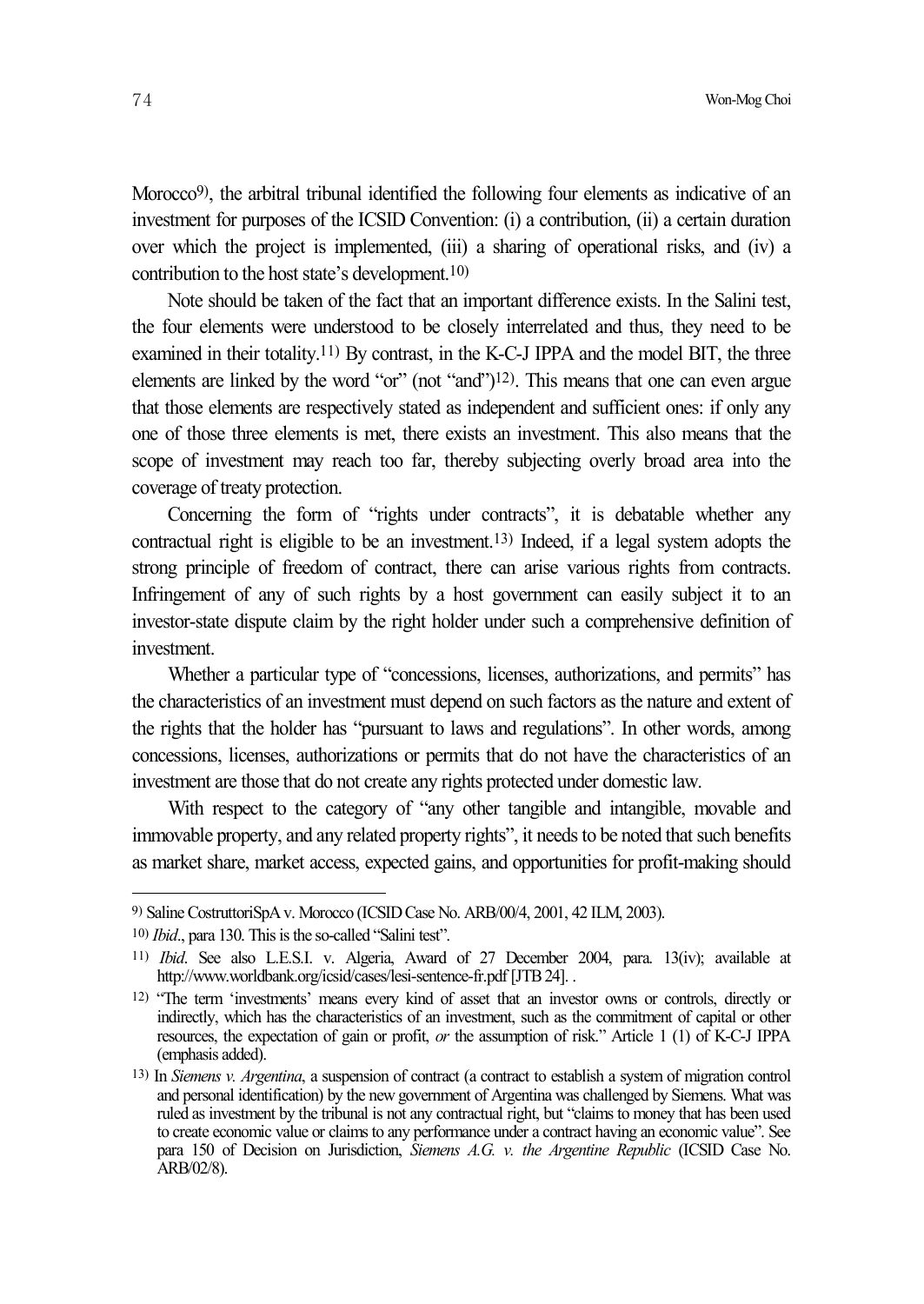not be, by themselves, investments.

All of these points can be reflected into a definition clause of investment in the K-C-J FTA, according to which the three characteristics -- (i) commitment of capital or other resources, (ii) the expectation of gain or profit, and (iii) the assumption of risk–are required to be considered in a cumulative manner for the purpose of determining any existence of investment. This will also make the definition of investment fully consistent with the **Salinitest** 

Based on the broad notion of investment, the K-C-J IPPA stipulates such comprehensive obligations as the promotion and protection of investment, general treatment of investment, most-favoured-nation(MFN) treatment, transparency, expropriation and compensation, compensation for losses or damages, and freedom of transfers. On the other hand, the agreement does not protect the pre-investment stage by stating that the term "investment activities" means "management, conduct, operation, maintenance, use, enjoyment and sale of other disposition of investments".<sup>14)</sup> This approach seemsto find a balance between efforts to build a high-level systemof investment protection and to setout a cautious scope of protected stages of investment transaction.

## *2.2 Non-discriminationPrinciple and General Treatment ofInvestment*

This balanced approach is also reflected to the national treatment clause. In the K-C-J IPPA, the golden rule of national treatment does not apply to "non-conforming measures, if any, existing at the date of entry into force of this Agreement". 15) This blanket exemption of any existing non-conforming measures from the application of the golden rule helps signatory parties to preserve existing policy discretion.

On the other hand, the exemption is conditioned upon the so-called "ratchet" and "no less favourable than before" clause. That is, in order to claim this exemption, the amendment or modification of existing non-conforming measures must "not decrease the conformity of the measures as it existed immediately before the amendment or modification" and the treatment granted to an investment once admitted shall "in no case be less favourable than that granted at the time when the original investment was made."16) These conditions are setting limitation of the policy discretion.

The investment chapter of the K-C-J FTA needs to adopt this negative listing approach combined by non-conforming measures in that it can achieve high-level protection of

<sup>14)</sup> Article 1 (5), K-C-JIPPA.

<sup>15)</sup> Article 3 (2), K-C-JIPPA.

<sup>16)</sup> *Ibid.*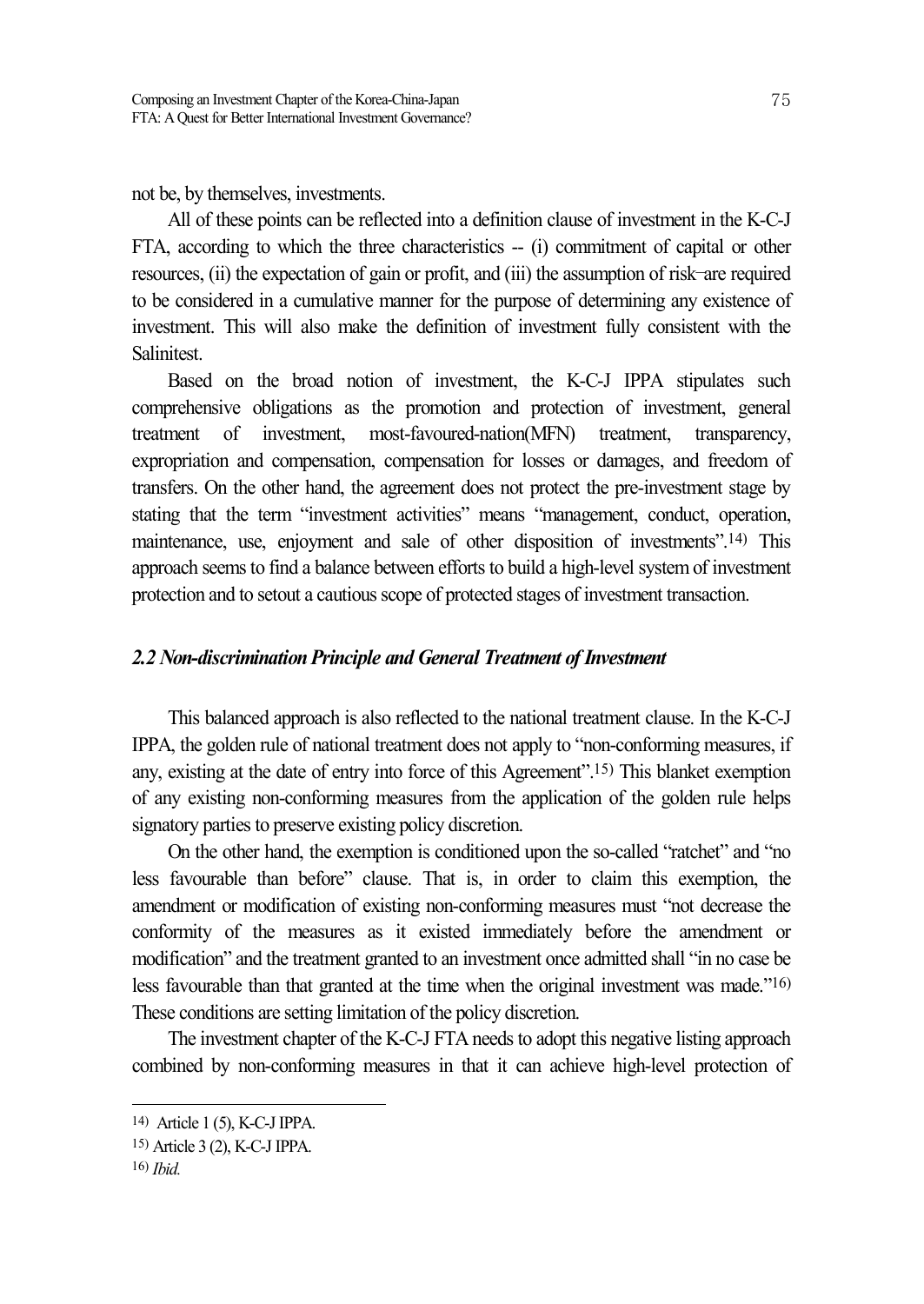investment while preserving necessary regulatory discretion for the signatory parties.

Application of the MFN principle in the K-C-J IPPA is subject to significant exceptions: the principle does not apply to any preferential treatment resulting from regional trade agreements, any international arrangement for facilitating small scale trade in border areas, or aviation, fishery and maritime agreements. 17) Also, the MFN principle does not apply in regard to provisions concerning the settlement of investment disputes, 18) and matters related to the acquisition of land property.<sup>19)</sup>

An MFN clause needs to be included in the investment chapter of K-C-J FTA. The MFN guarantee exchanged among the three host states in Northeast Asia will facilitate the internal investment flow in the region. With respect to the scope of exception, excepting"any preferential treatment resulting from regional trade agreements" from the MFN principle needs to be avoided in the K-C-J FTA. In this era of proliferating FTAs, where most of investment preferences are accorded through FTAs, the MFN principle may become meaningless if such preferences through FTAs are not subject to the principle. Having said this, one legislative option would be to provide that only excepted from the MFN principle are any preferences resulting from regional trade agreements entered into force prior to the effectuation of the K-C-J FTA. In other words, should Korea, China, and Japan accord preferential treatments to the investment or investor of any non-parties in the future, such treatments are obliged to be accorded to investments or investors of the three countries. This type of "future MFN clause" in the K-C-J FTA will make its MFN guarantee substantially meaningful.

Access to the courts of justice clause in the K-C-J IPPA requires each contracting party to accord the MFN and national treatment to the investors of another party with respect to access to the courts. 20) It does not require treatments pursuant to a minimum standard in customary international law differently from the case of many BITs and FTAs. This means that each party may operate the justice system in accordance with its own standard in so far as it is non-discriminatory.

This contrasts with the general treatment of investments clause in the K-C-J IPPAthat adopts a "reasonable and appropriate standard of treatment accorded in accordance with generally accepted rules of international law". 21)

Given the differences in the system of access to the courts of justice between Korea and Japan on one hand, and China on the other, it will be difficult for the K-C-J FTA to

<sup>17)</sup> Article 4(2), K-C-JIPPA.

<sup>18)</sup> *Ibid*., Article 4(3).

<sup>19)</sup> Para 1 of the Protocol of K-C-JIPPA.

<sup>20)</sup> Article 6, K-C-JIPPA.

<sup>21)</sup> Article 5(1), K-C-JIPPA.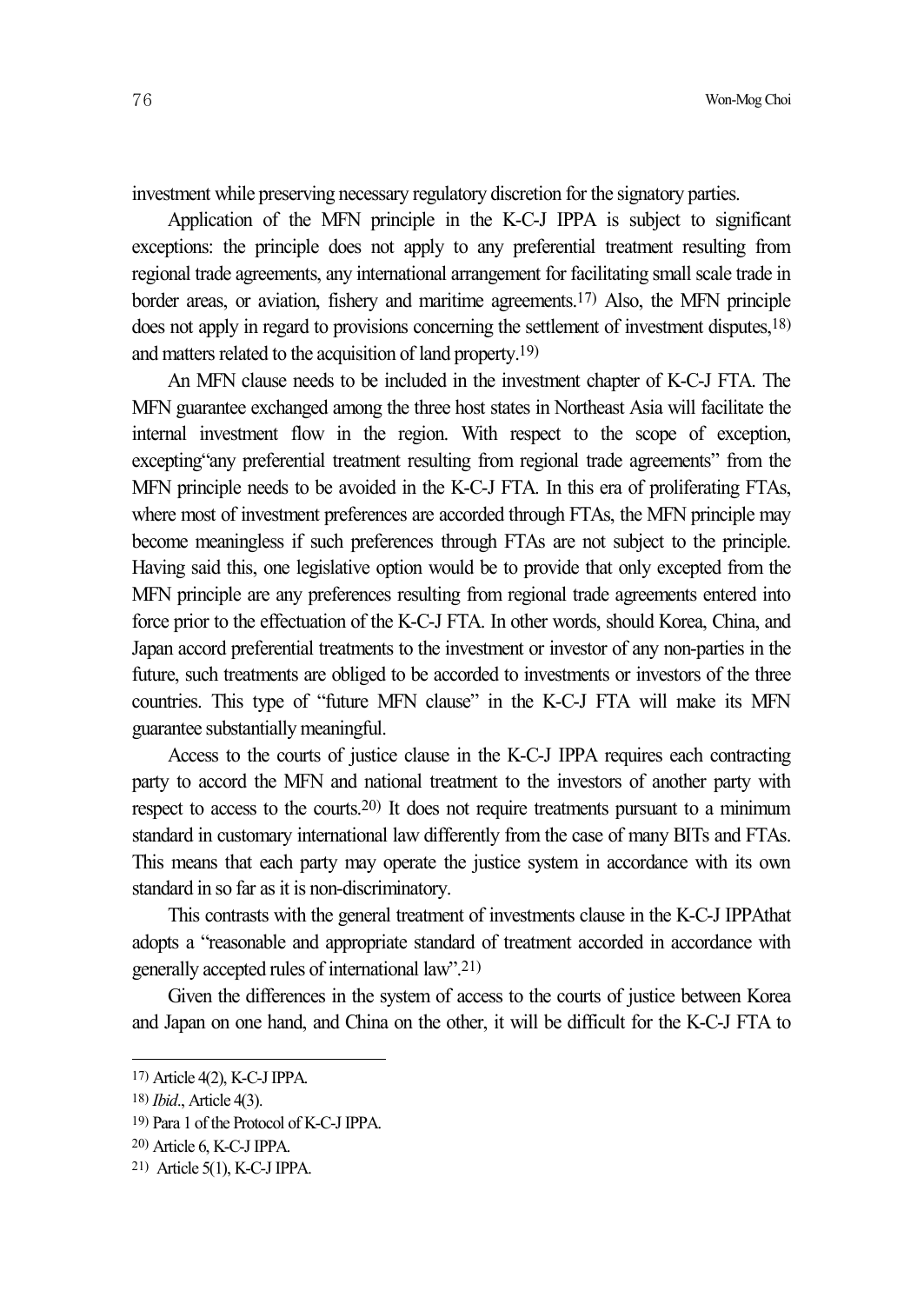require any minimum standard of treatment in terms of the access to the courts. Therefore, the non-discriminatory treatment obligations can form the basis of the access to the courts of justice clause in the K-C-J FTA. Other aspects of the general treatment of investment may be dealt with by generally accepted standards of international law.

# *2.3 Prohibition of Performance Requirements, Entry of Personnel, and Intellectual Property Rights*

The K-C-J IPPA delimits the prohibition rule of performance requirements within the level of WTO TRIMS (Agreement on Trade-Related Investment Measures), and performance requirements on export or transfer of technology are prohibited only if they are unreasonable or discriminatory. 22) In other words, any performance requirements on export or transfer requirements of technology are permitted as long as they are reasonable and non-discriminatory.

In negotiating the K-C-J FTA, parties need to endeavor to adopt a full-fledged provision on performance requirements that prohibits any requirements:

- (a) To export a given level or percentage of goods or services;
- (b) To achieve a given level or percentage of domestic content;
- (c) To purchase, use, or accord a preference to goods produced in its territory, or to purchase goods from persons in its territory;
- (d) To relate in any way the volume or value of imports to the volume or value of exports or to the amount of foreign exchange inflows associated with such investment;
- (e) To restrict sales of goods or services in its territory that such investment produces or supplies by relating such sales in any way to the volume or value of its exports or foreign exchange earnings;
- (f) To transfer a particular technology, a production process, or other proprietary knowledge to a person in its territory; or
- (g) To supply exclusively from the territory of the Party the goods that such investment produces or the services that it supplies to a specific regional market or to the world market.

<sup>22)</sup> Article 7, K-C-JIPPA.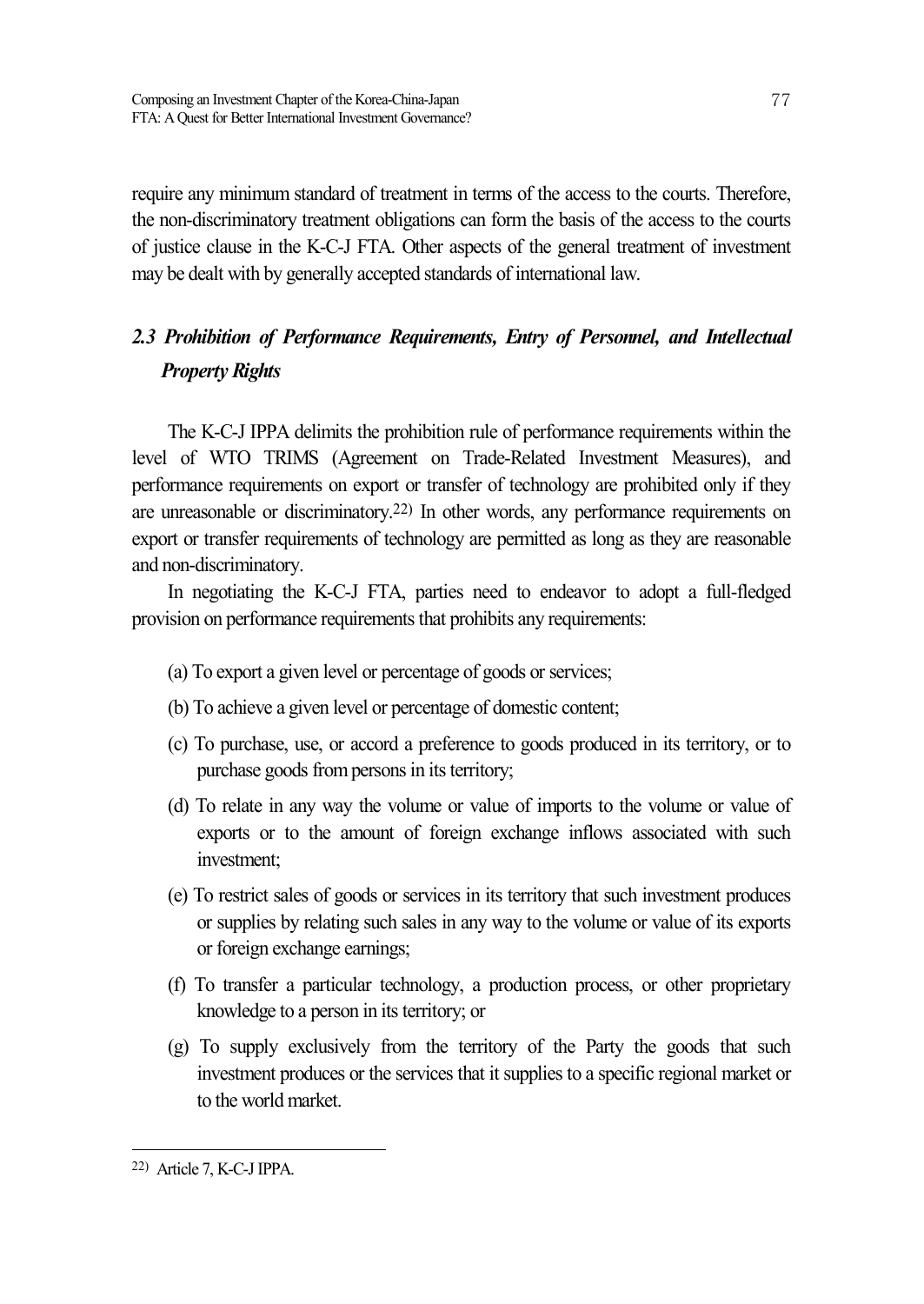Moreover, any measure that conditions the receipt of an advantage on compliance with some of the above requirements can also be prohibited.

With these strong provisions addressing performance requirements, parties may still agree on certain exceptions and the scope of non-conforming measures.

According to the K-C-J IPPA, each party must endeavor, "to the extent possible, in accordance with its applicable laws and regulations," to facilitate the procedures for the entry, sojourn and residence of investors of another party. 23) This means that entry of personnel is not absolutely guaranteed as a matter of right of investors. In negotiating the K-C-J FTA, parties can make efforts to create certain treaty rights of temporary entry for at least certain groups of professionals including corporate or independent investors. In doing so, sensitive regulations may be prescribed as non-conforming measures.

Interestingly, the K-C-J IPPA has the provision for IPR protection that "Each Contracting Party shall, in accordance with its laws and regulations, protect intellectual property rights." This obligation "shall not be construed so as to derogate from the rights and obligations under international agreements" in respect of protection of IPRs to which two or more contracting parties are parties, and the MFN principle does not apply in regard to this IPR protection rule.<sup>24)</sup>

Given that the definition of investment in the K-C-J IPPA includes IPRs, these provisions play a role to allow parties to accord investment protection to IPRs in accordance with their own domestic standards, not with treaty standards. It would be better if the three countries could agree to accord treatments under the K-C-J FTA to IPRs as a matter of principle: any sensitive issues can be covered by adding non-conforming measures.

## *2.4 Expropriation and Compensation*

With respect to the obligation of expropriation and compensation, the K-C-J IPPA obliges parties to compensate indirect expropriation as well as direct expropriation. Indirect expropriation is defined as "an action or a series of actions by a contracting party" that has an "effect equivalent to direct expropriation" and whether or not such effect has occurred requires a case-by-case, fact-based inquiry that considers economic impact on the investment, interference with distinct and reasonable expectations arising out of investment, and the character and objectives of such an action. 25) Except in rare circumstances,

<sup>23)</sup> Article 8, K-C-JIPPA.

<sup>24)</sup> Article 9, K-C-JIPPA.

<sup>25)</sup> Para. 2, Protocol of K-C-JIPPA.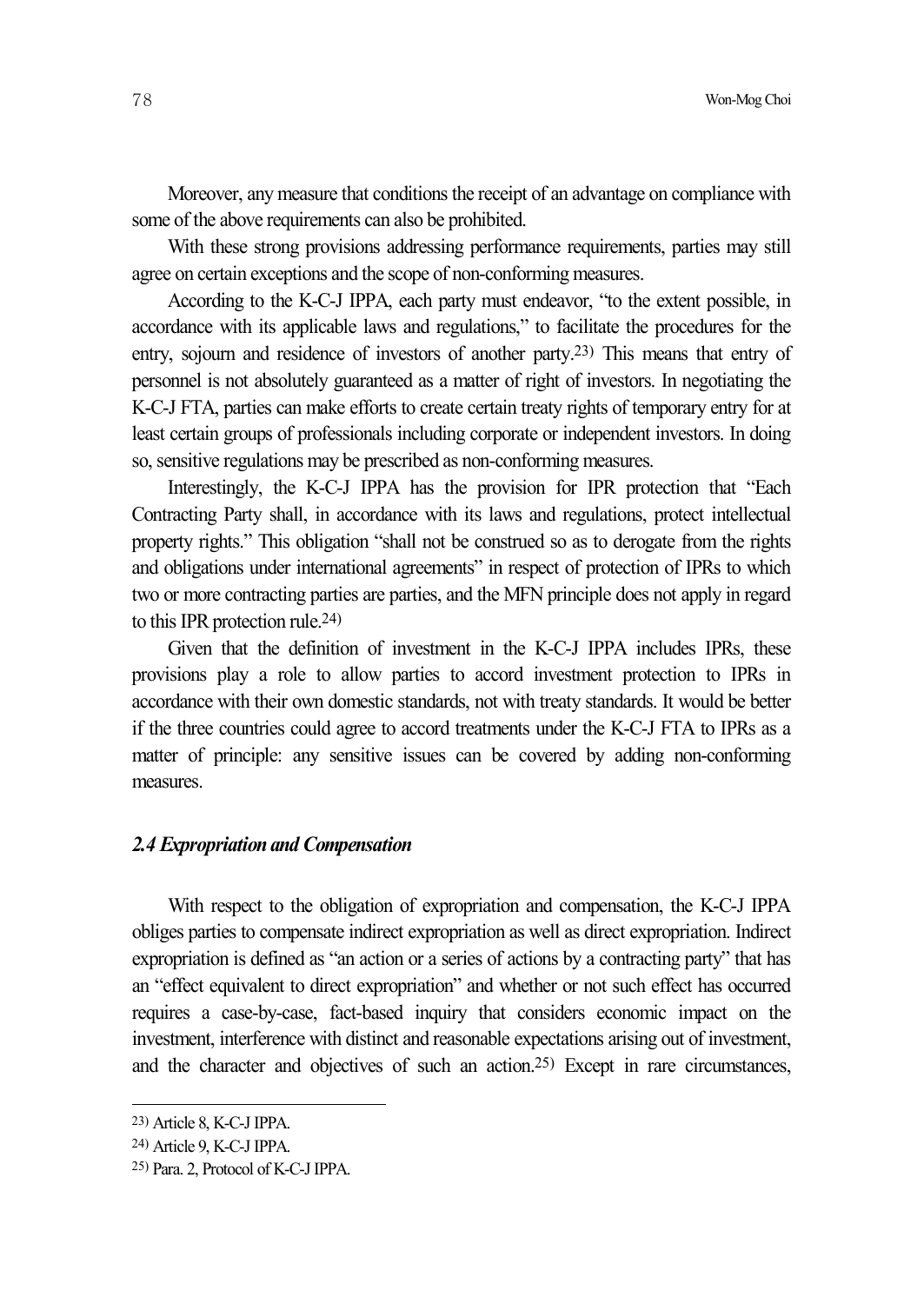non-discriminatory regulatory actions adopted by a party for the purpose of legitimate public welfare do not constitute indirect expropriation. 26)

These provisions of indirect expropriation are an exact copy of the 2004 model BIT text of the United States. The similar rules of indirect expropriation have been spread worldwide through BITs and FTAs by the U.S. initiative. It can be argued that the term "an action or a series of action" is not clear and too much inclusive and it might apply in an arbitrary manner to restrict many legitimate governmental regulations. Originally, the term "an action or a series of actions" was drafted to catch a situation of the so-called "creeping expropriation", where the host country government imposes the continual restriction of investment property rights gradually over time through various legislation and regulations in order to infringe upon investor's activities. This original intention notwithstanding, the current text is interpreted to catch as indirect expropriation any"action or a series of action" that is even not directed toward the investment, as long as such an action causes an "effect equivalent to direct expropriation". It is because there are stated only two elements to constitute indirect expropriation, i.e. action and effect.

Taking an example that shows a seriousness of this problem, the Ministry of Education (MOE) of the Korean Government recently considered developing an English testing service for the people who want to prove their English language proficiency. In the Korea-US FTA, Korea agreed to liberalize the sector of foreign language testing service. As the FTA has a similar definition clause of indirect expropriation to that of the K-C-J IPPA, the ETS (a U.S.-based company who has made a substantial investment to Korea) might bring a complaint that this MOE project constitutes an indirect expropriation as an action that will cause a damaging effect on its existing English proficiency test service, i.e. TOEFL.

This kind of scenario is always possible given the loose definition of indirect expropriation, no matter how legitimate purpose the regulating government has. The same problem may occur in the K-C-J IPPA which copies the definition under the U.S. model **BIT.** 

In order to solve this problem, the K-C-J FTA could use the term "a measure or a series of measures directed toward a covered investment" instead of "an action or a series of actions" as the definition of indirect expropriation. Otherwise, a possibility is always latent that an incidental action that is not intended to restrict investments might be caught as an indirect expropriation by the only reason that a damaging effect has occurred to the investment.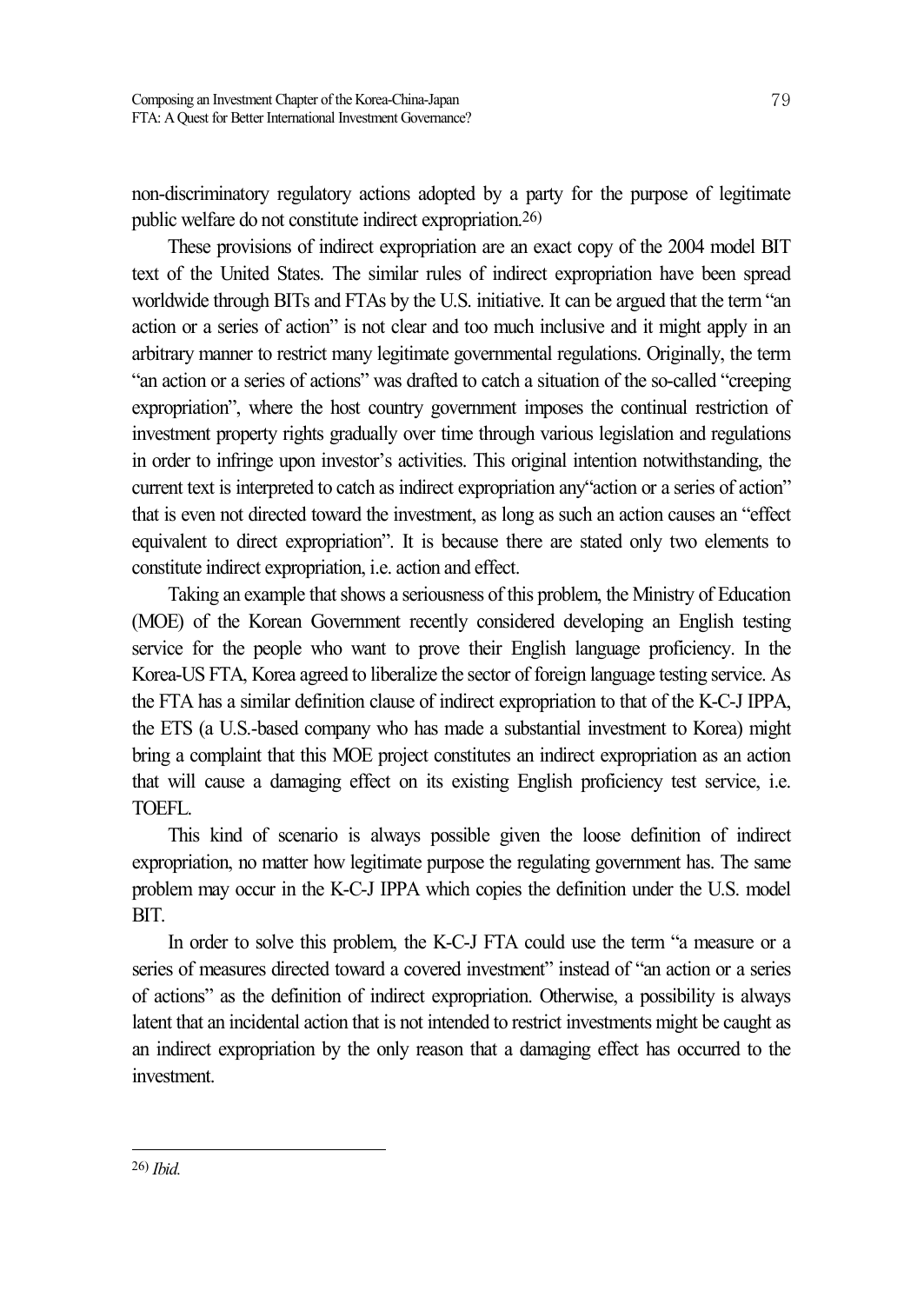### *2.5 Exceptions*

As in most BITs and FTAs, the K-C-J IPPA announces the principle of non-application to taxation measures. Nonetheless, expropriation and compensation provisions are an exception to this non-application. According to the trilateral agreement, the agreement does not generally apply to taxation measures and in the event of any inconsistency between the K-C-J IPPA and any tax convention, the latter will prevail. 27) The caveat is that the expropriation and compensation provision in the K-C-J IPPA applies to taxation measures and that any disputes concerning this matter are resolved by the investor-state dispute settlement (ISDS).

Therefore, it becomes a critical question whether a tax measure is an expropriation or not. According to the K-C-J IPPA, this question is not answered by objective criteria spelled out in the agreement. Instead, the determination is made by a joint decision-making process of tax authorities of the both contracting parties involved. That is to say, the disputing investor must refer the issue, at the time of the submission of a written request for consultation, to the competent authorities of the both countries to determine whether such measure is not an expropriation. If the competent authorities do not consider the issue or, having considered it, fail to determine that the measure is not an expropriation within six months, the investor may submit its claim to the ISDS arbitration.<sup>28)</sup>

This joint decision process seems to reinforce the sovereign authority over taxation matters: unless competent authorities of both countries involved recognize the existence of expropriation regarding a tax measure, there is no way for the investor to move on to the ISDS arbitration. Indeed, a tax authority of the host country will seldom acknowledge any existence of expropriation created by its own tax measure.

It is true that the imposition of taxes does not generally constitute an expropriation. However, tax measures if taken in overly excessive and arbitrary manner may have an equivalent effect to the expropriation. In this light, the K-C-J FTA should not adopt the joint decision process to exclude virtually all tax measures from the scope of expropriation. Instead, the FTA could prescribe the following criteria:

(a) The imposition of taxes does not generally constitute an expropriation. The mere introduction of a new taxation measure or the imposition of a taxation measure in more than one jurisdiction in respect of an investment generally does not in and of itself constitute an expropriation;

<sup>27)</sup> Article 21, K-C-JIPPA.

<sup>28)</sup> *Ibid.*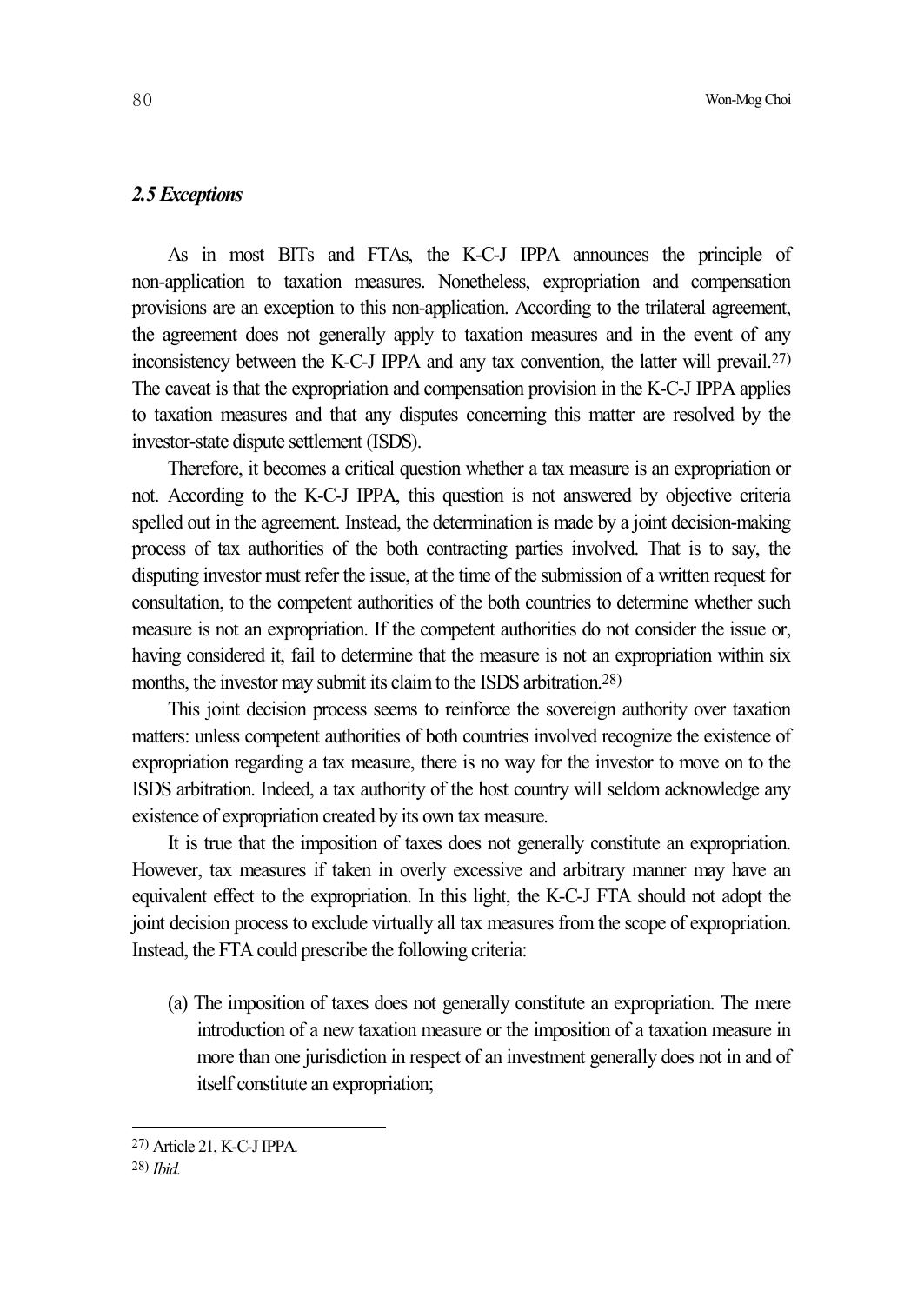- (b) A taxation measure that is consistent with internationally recognized tax policies, principles, and practices should not constitute an expropriation. In particular, a taxation measure aimed at preventing the avoidance or evasion of taxation measures generally does not constitute an expropriation;
- (c) A taxation measure that is applied on a non-discriminatory basis, as opposed to a taxation measure that is targeted at investors of a particular nationality or at specific taxpayers, is less likely to constitute an expropriation; and
- (d) A taxation measure generally does not constitute an expropriation if it was already in force when the investment was made and information about the measure was publicly available. 29)

The second exception where the K-C-J IPPA does not apply is "the measures relating to financial services for prudential reasons, including measures for the protection of investors, depositors, policy holders or persons to whom a fiduciary duty is owed by an enterprise supplying financial services, or to ensure the integrity and stability of the financial system".<sup>30</sup> Such a prudential measure exception in the K-C-J IPPA shows that the maintenance of stable financial system is the common goal in priority in the Northeast Asia. Note needs to be taken that such an exception should not be used as a means of avoiding the contracting party's obligations under the agreement. 31) This prudential measure exception needs to be copied in the K-C-J FTA.

Other exceptions are security exceptions and temporary safeguard measures. 32) The security exception provision must not be used as a means of avoiding the contracting party's obligations. 33)

The problem is that there is no general exception clause in the K-C-J IPPA. According to Article XIV of GATS, several measures are generally excepted from the obligations under the agreement, which include (i) measures necessary to protect public morals or to maintain public order; (ii) measures necessary to protect human, animal or plant life or health; and (iii) measures necessary to secure compliance with laws or regulations relating to the prevention of deceptive and fraudulent practices, the protection of the privacy of individuals, and safety. 34)

<sup>29)</sup> See Annex 11-F (Taxation and Expropriation), Korea-US FTA.

<sup>30)</sup> Article 20(1), K-C-JIPPA.

<sup>31)</sup> Article 20(2), K-C-JIPPA.

<sup>32)</sup> Articles 18, 19, K-C-JIPPA.

<sup>33)</sup> Article 18(2), K-C-JIPPA.

<sup>34)</sup> Article XIV, GATS.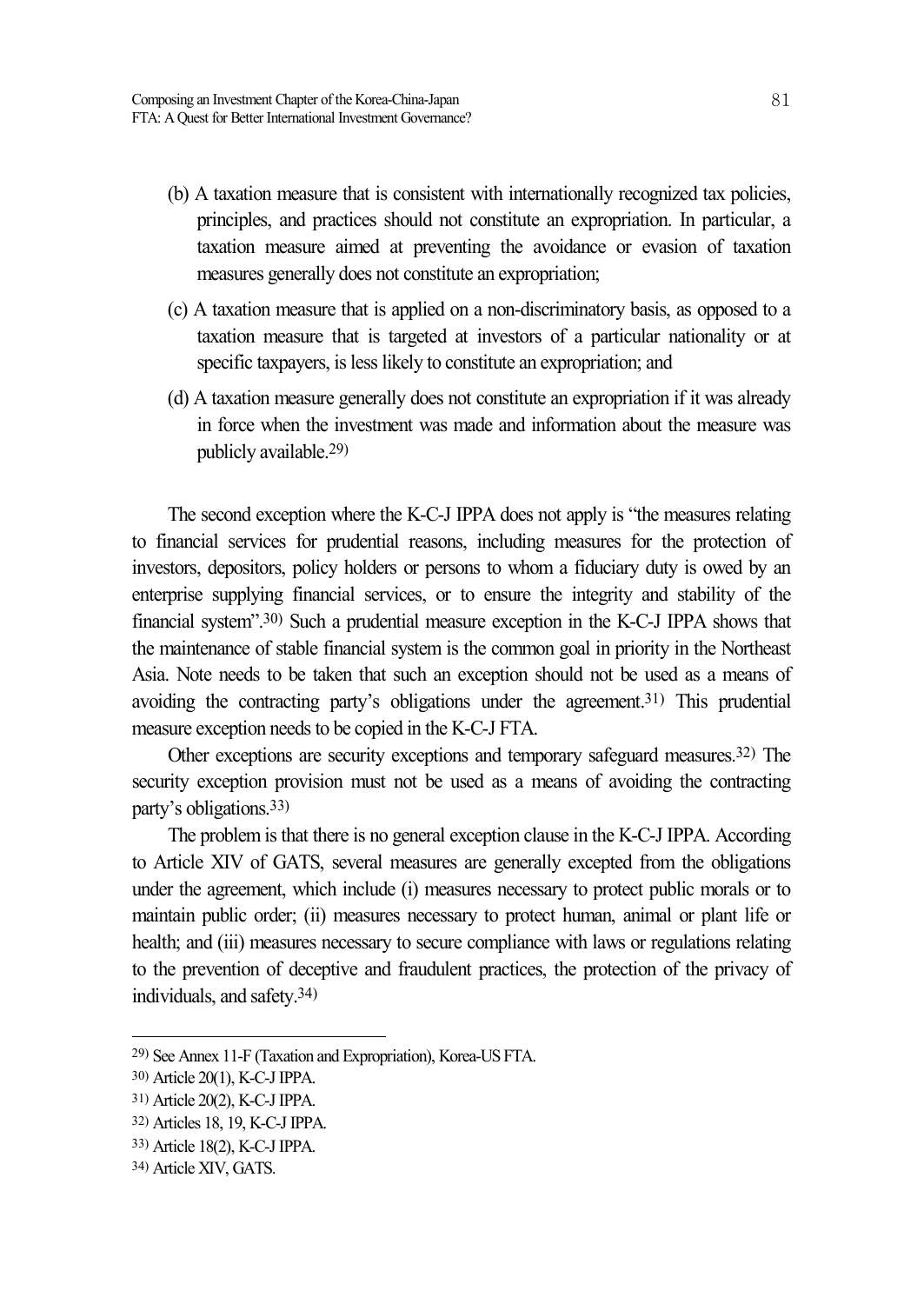It can be reminded that the third mode of service supply under the GATS (the so-called "commercial presence" mode) is related to the investment. This means that general exceptions equivalent to GATS Article XIV deserve to apply to any investment activities. Considering that many BITs and FTAs include a general exception clause in light of this spirit, 35) the investment chapter of the K-C-J FTA needs to incorporate such exceptions.

# **3. Composing Dispute Settlement Procedure Provisions of Investment Chapter of K-C-JFTA**

In order to secure compliance with substantive rules, the K-C-J IPPA establishes the procedure of investor-state dispute settlement system(ISDS).

#### *3.1 Who May Raise ISDSClaim?*

The person who can bring an ISDS complaint is called a "disputing investor" and the disputing investor means "a natural person or an enterprise of a Contracting Party that makes investments in the territory of another Contracting Party."36) The term "natural person of a Contracting Party" means "a natural person that has the nationality of that Contracting Party in accordance with its applicable laws and regulations"37) , and the term "enterprise of a Contracting Party" means "any legal person or any other entity constituted or organized under the applicable laws and regulations of that Contracting Party, whether or not for profit, and whether private or government-owned or controlled, and includes a company, corporation, trust, partnership, sole proprietorship, joint venture, association or organization." "A branch of an enterprise" is not deemed to be an enterprise.<sup>38)</sup>

This means that nationality of investors is a deciding factor to determine eligibility to bring an ISDS claim. What if a real investor is a non-national of contracting parties while an enterprise is established under the name of a national of a contracting party to use the channel of ISDS? In order to deny any benefit of ISDS to such a case, the K-C-J IPPA has a

<sup>35)</sup> Korea-Singapore FTA Article 21.2; Korea-India CEPA Article 10.16 (health, safety and Environmental measures), Article 10.18 (exceptions); Korea-EU FTA Article 7.50 (Exceptions); Investment Agreement of the Korea-EFTA FTA Article20 (Exceptions); Korea-Peru FTA Article 9.9 (health, safety and environmental measures), Article 24.1 (general exceptions). See also many BITs including Article 16 of the Korea-Japan BIT.

<sup>36)</sup> Article 1 (2), K-C-JIPPA.

<sup>37)</sup> Article 1 (3), K-C-JIPPA.

<sup>38)</sup> Article 1 (4), K-C-JIPPA.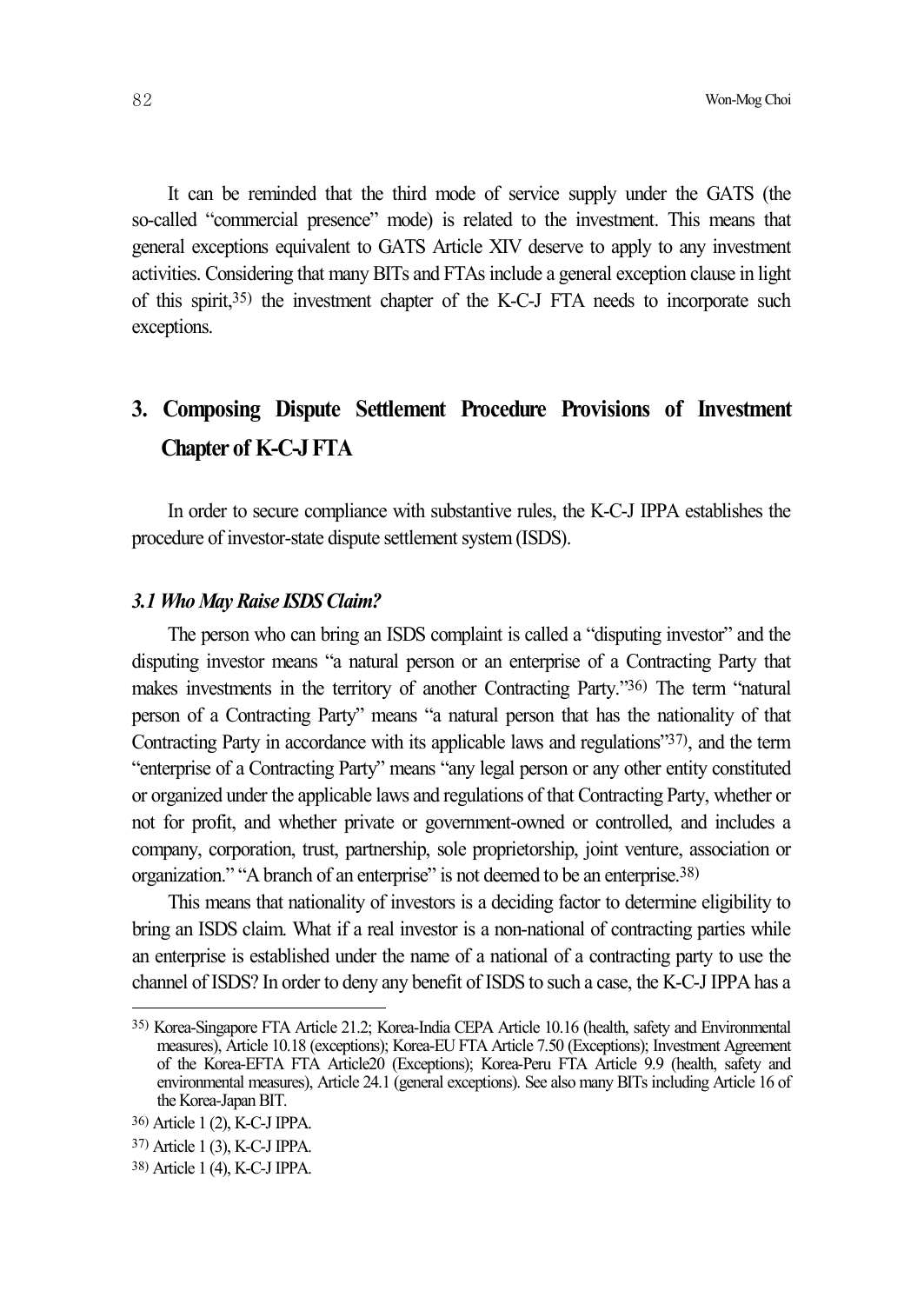denial of benefits clause, according to which the following investors and investments are denied of their benefits to use the agreement:

- (i) an investor of another Contracting Party and its investment if the enterprise is owned or controlled by an investor of a non-Contracting Party and the denying Contracting Party does not maintain normal economic relations with the non-Contracting Party;
- (ii) an investor of another Contracting Party and its investment if the enterprise is owned or controlled by an investor of a non-Contracting Party and the denying Contracting Party adopts or maintains measures with respect to the non-Contracting Party that prohibit transactions with the enterprise or that would be violated or circumvented if the benefits of this Agreement were accorded to the enterprise or to its investments; 39) or
- (iii) an investor of another Contracting Party and its investments if the enterprise is owned or controlled by an investor of a non-Contracting Party or of the denying Contracting Party, and the enterprise has no substantial business activities in the territory of the latter Contracting Party. 40)

For this purpose, the term "non-Contracting Parties" does not include any separate customs territory within the meaning of WTO Agreement. 41) This means that Chinese enterprises owned or controlled by investors of Hong Kong or Macau are not denied of their benefits to bring ISDS claims against Korea or Japan.

This type of denial of benefits clause is largely equivalent to that of Korea-US FTA, which is a typical FTA equipped with a very strong denial of benefits provision. This needs to be adopted by the K-C-J FTA. Such provisions will inhibit the possibility that an enterprise of a country in abnormal economic relations or with prohibited transactions may request protections under the FTA. Furthermore, it will prohibit an investment established in the territory of a contracting party by an enterprise of a country in normal relations from using the agreement if substantial business activities are not conducted in such a territory itself.

Albeit their effectiveness, how to interpret such words as "normal economic relations" and "prohibition of transactions" is debatable. Is North Korea in normal economic relations with South Korea and Japan? Given that the Inter-Korean Basic Agreement was signed in

<sup>39)</sup> Article 22 (1), K-C-JIPPA.

<sup>40)</sup> Article 22 (2), K-C-JIPPA.

<sup>41)</sup> *Ibid.*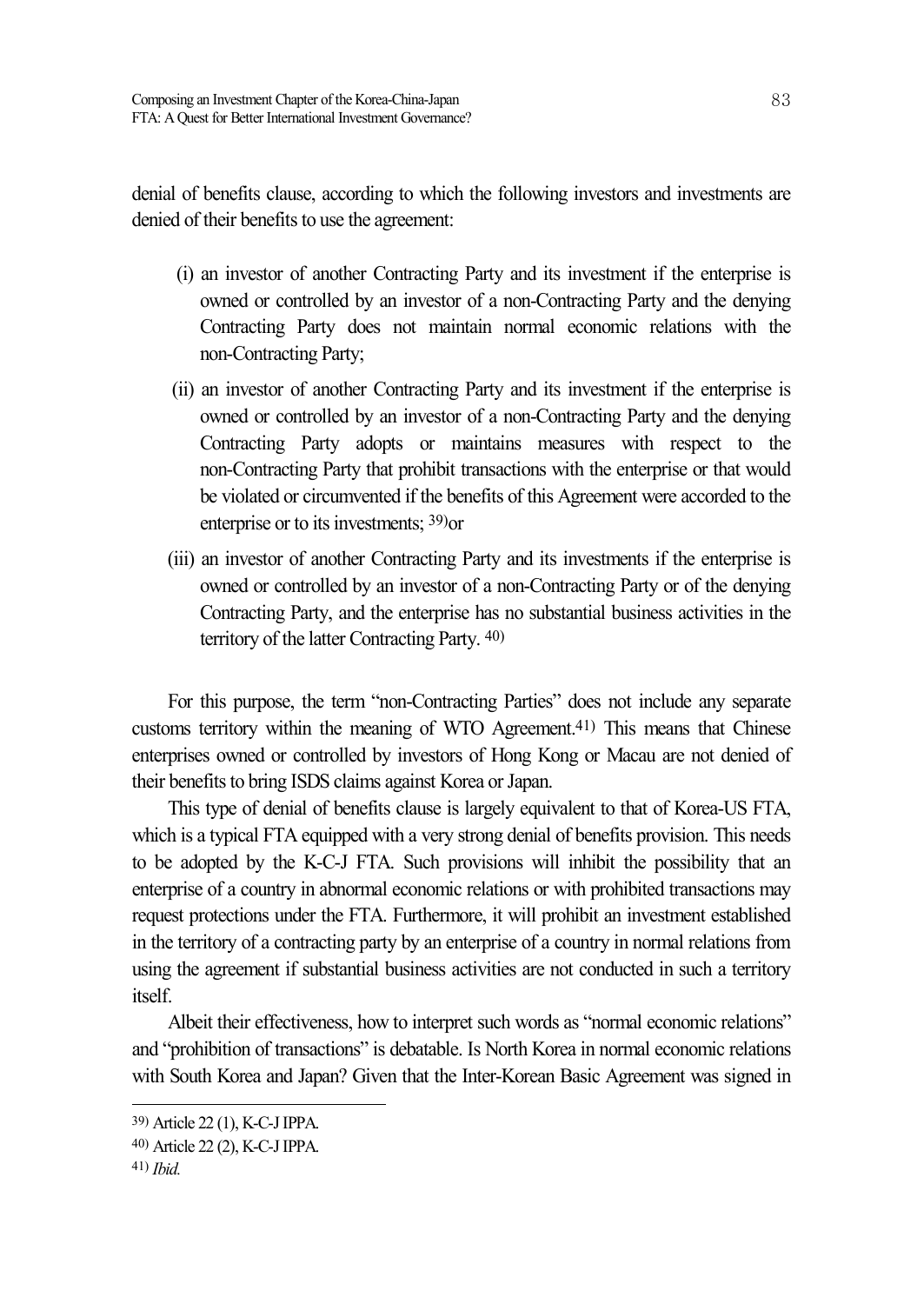1991 and selective level of inter-Korean trade was legitimized, it could be argued that North Korea is no longer in abnormal economic relations with South Korea. Nonetheless, if the South Korean government prohibits trade with the North such as the case that happened in the aftermath of the Yeonpyeong bombardment incident, 42) Korea may deny the benefits of the K-C-JIPPA to Chinese enterprises owned or controlled by a North Korean person.

Note needs to be taken of the fact that according to the denial of benefits clause of K-C-J IPPA, a contracting party may not deny the benefits of an enterprise owned or controlled by its own national if the enterprise is conducting substantial business activities in another contracting party. For example, one of Korean large corporations may use its subsidiary in China or Japan to challenge a regulatory policy of the Korean government through ISDS mechanism in the K-C-J IPPA. In this case, Korea cannot invoke the denial of benefits clause, as long as the subsidiary is doing substantial business activities in China or Japan. Given the anti-Jaebol (large corporations) sentiment among the Korean public, this kind of roundabout challenge against regulatory policies of its own government, if it happens, will open a great social debate in Korea.It seems that the Korean government needs to pay consideration of how to compose the denial of benefits clause of the K-C-J FTA in order to prevent this from happening.

### *3.2 Causes of the Claim*

A typical cause of the ISDS claim is the breach of obligations under an investment agreement. In this regard, the K-C-J IPPA confirms this cause of claim by indicating "a dispute between a Contracting Party and an investor of another Contracting Party that has incurred loss or damage by reason of, or arising out of, an alleged breach of any obligation of the former Contracting Party under this Agreement". 43)

On the other hand, BITs and FTAs initiated by the United States tend to add other causes of claim. For example, the Korea-US FTA adds breaches of "an investment authorization" or "an investment agreement" on top of the breaches of treaty obligations. 44) In other words, this provision recognizing these additional causes of claim (called "Umbrella Clause") play a role of elevating otherwise contractual claims to treaty claims subject to the ISDS.

Attention needs to be paid to that the words "any obligation" in the phrase of "a breach

<sup>42)</sup> North Korea shot bombs onto Yeonpyeong Island in Yellow Sea in November 2010, which resulted civilian casualties. In return, South Korea took a comprehensive economic countermeasure including the trade ban with the North.

<sup>43)</sup> Article 15 (1), K-C-JIPPA.

<sup>44)</sup> Article 11.16.1(a), Korea-US FTA.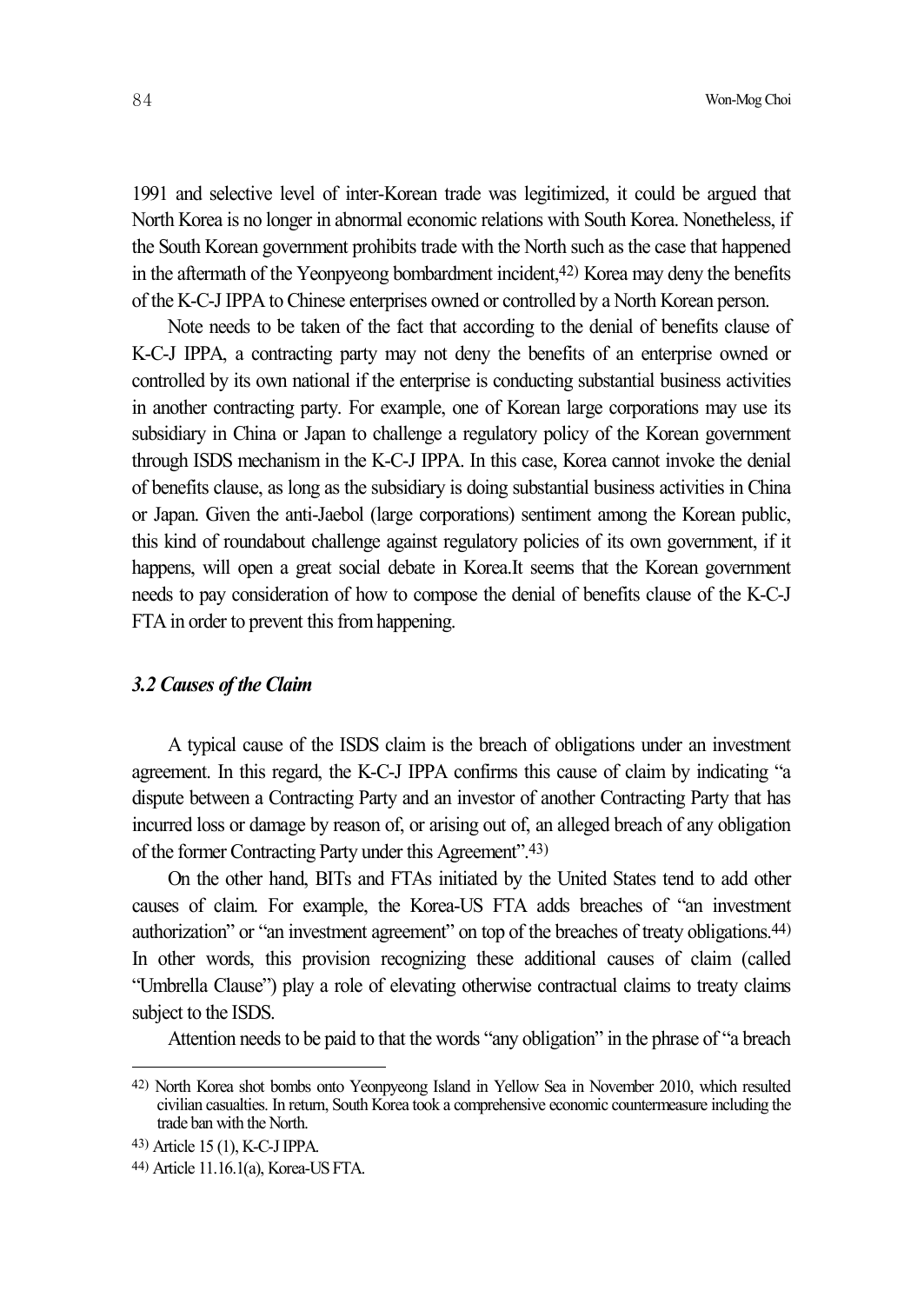of any obligation under this Agreement" in the K-C-J IPPA includesthe obligation arising from Article 5.2 of the agreement. According to Article 5.2, each contracting party "shall observe any written commitments in the form of an agreement or contract it may have entered into with regard to investments of investors of another Contracting Party." In this regard, "any written commitments" may well include, among others, commitments arising fromany investment authorization or investment agreement. Given the above, it can be said that the K-C-J IPPA allows comprehensive causes of claim, even more comprehensive than the causes of claimunder the Korea-US FTA.

Different from the cases of a breach of treaty obligations, any legal disputes concerning the breach of investment authorization or investment agreement are basically a matter subject to the domestic law. In other words, there is no sound rationale for the Umbrella Clause that elevates inherently domestic law claims to international claims. This possible criticism about the Umbrella Clause makes it necessary to reconsider the presence of such a clause in the K-C-J FTA.

It should be noted that the K-C-J IPPA sets out several of treaty obligations outside the subject matter of ISDS claims. Such obligations include the obligation to maintain transparent IPR regime, obligation to promote cooperation and communications in the IPR field, and the prudential measures provision. Against any breach of such obligations, investors may have recourse only to domestic court proceedings. 45)

# *3.3 Arbitral Procedures*

Any investment dispute must, as far as possible, be settled amicably through consultation between the disputing investor and the contracting party in dispute. According to the K-C-J IPPA, a written request for consultation must be submitted to the contracting party by the disputing investor, which specifies "the name and address of the disputing investor, the obligations alleged to have been breached, a brief summary of the facts of the investment dispute, and the relief sought and the approximate amount of damages."46)

Such detailed information about the dispute is not required to be submittedupon requesting consultations in most of other BITs and FTAs. For example, in the Korea-US FTA, there is no particular requirement for the request of consultation and if the consultation fails, at least 90 days before submitting any claim to arbitration, a claimant must deliver to the respondent a written notice of its intention to submit the claim to arbitration, in which the name and address of the claimant, the obligations alleged to have

<sup>45)</sup> Article 15 (12), K-C-JIPPA.

<sup>46)</sup> Article 15 (2), K-C-JIPPA.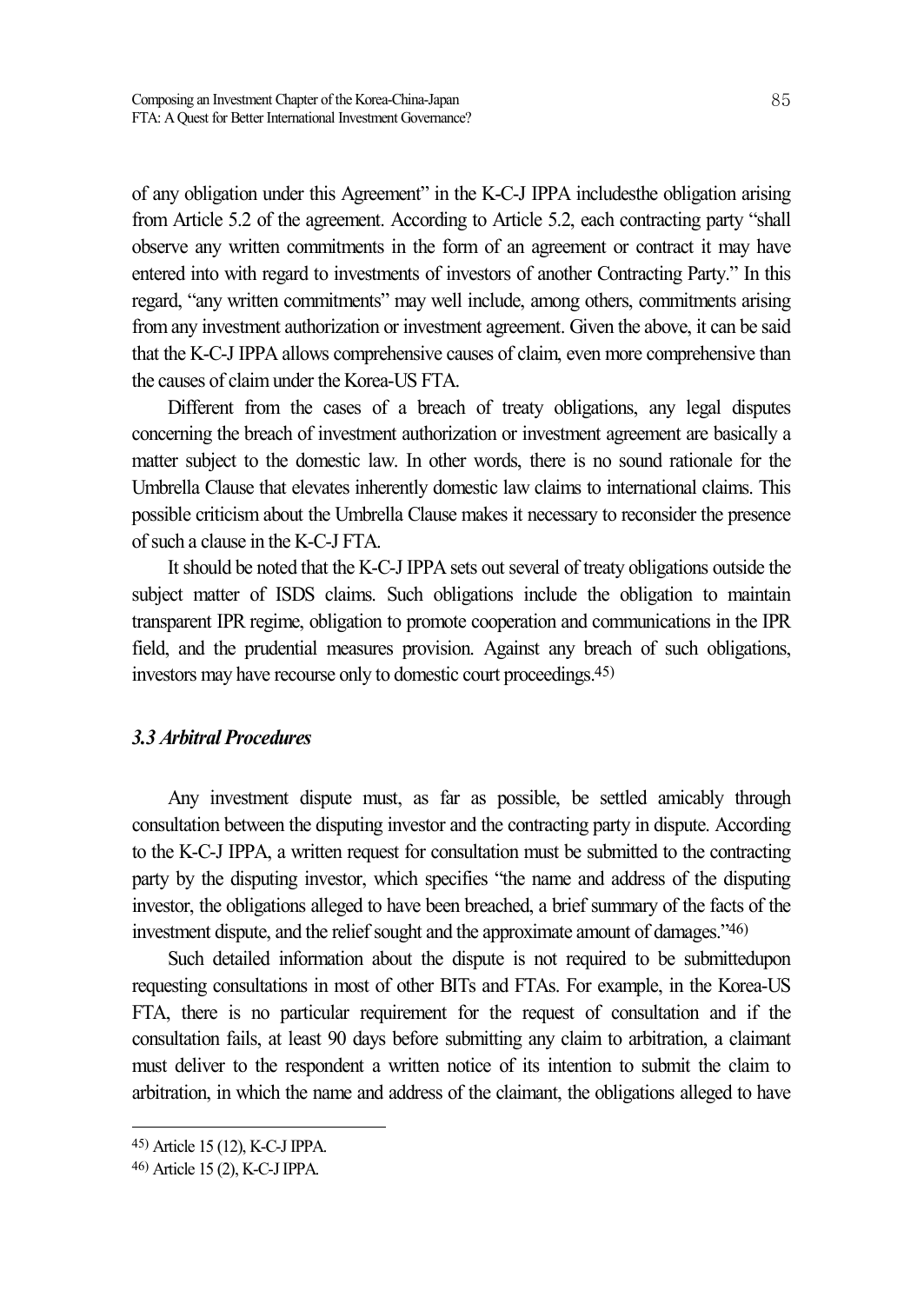been breached, the legal and factual basis for each claim, and the relief sought and the approximate amount of damages claimed need to be specified. 47)

This means that the K-C-J IPPA requires a notification of information at the early stage of consultation that is otherwise notified by the notice of intention to submit the claim to arbitration. This early provision of information will facilitate the consultation procedure by supplying a sufficient amount of information to reach mutual understandings of facts and damages. It will also contribute to amicable settlements of the disputes before the legal battle: a reflection of Asian culture of avoiding judicial proceedings.

When the disputing investor submits a written request for consultation, the disputing contracting party may require, without delay, the investor to go through the domestic administrative review procedure specified by the laws and regulations of that contracting party before the submission to the arbitration. The domestic administrative review procedure must not exceed four months from the date on which an application for the review is filed. If the procedure is not completed by the end of the four months, the disputing investor may submit the dispute to the arbitration. 48) It is understood that any decision made under the domestic administrative review procedure must not prevent the investor from submitting the dispute to the arbitration. 49) If the domestic review procedure is not requested, the consultation must last for four months at minimum. 50)

In FTAs to which Korea is party, the disputing investor may request arbitration without undergoing the domestic review procedure. On the other hand, China tends to require a prior domestic review in its FTAs. 51) It seems that this Chinese position was adopted during the negotiation of the K-C-JIPPA to give birth to the current requirement of domestic administrative review procedure.

During the negotiation and ratification of the Korea-US FTA, criticisms were raised inside Korean legal communities against the ISDS mechanism that enables the disputing investor to proceed to arbitration by bypassing any domestic review procedures. Given these criticisms, the requirement of domestic administrative review prior to the arbitration in the K-C-J IPPA deserves credit. Moreover, a possible problemof time delay arising from the requirement of domestic procedure is effectively solved by the imposition of time limit of four months for the procedure. Mandatory period of consultation is set at "four months

<sup>47)</sup> Article 11.16.2, Korea-US FTA.

<sup>48)</sup> Article 15.7, K-C-JIPPA.

<sup>49)</sup> *Ibid*., note.

<sup>50)</sup> Article 15.3, K-C-JIPPA.

<sup>51)</sup> For example, Article 153.2 of China-New Zealand FTA ("Upon the receipt of a notice referred to in paragraph 1, the state party may require the investor concerned to go through any applicable domestic administrative review proceduresspecified by the laws and regulations of the state party, which may not exceed 3 months, before the submission of the claim to arbitration under paragraph 1(a) or 1(b)").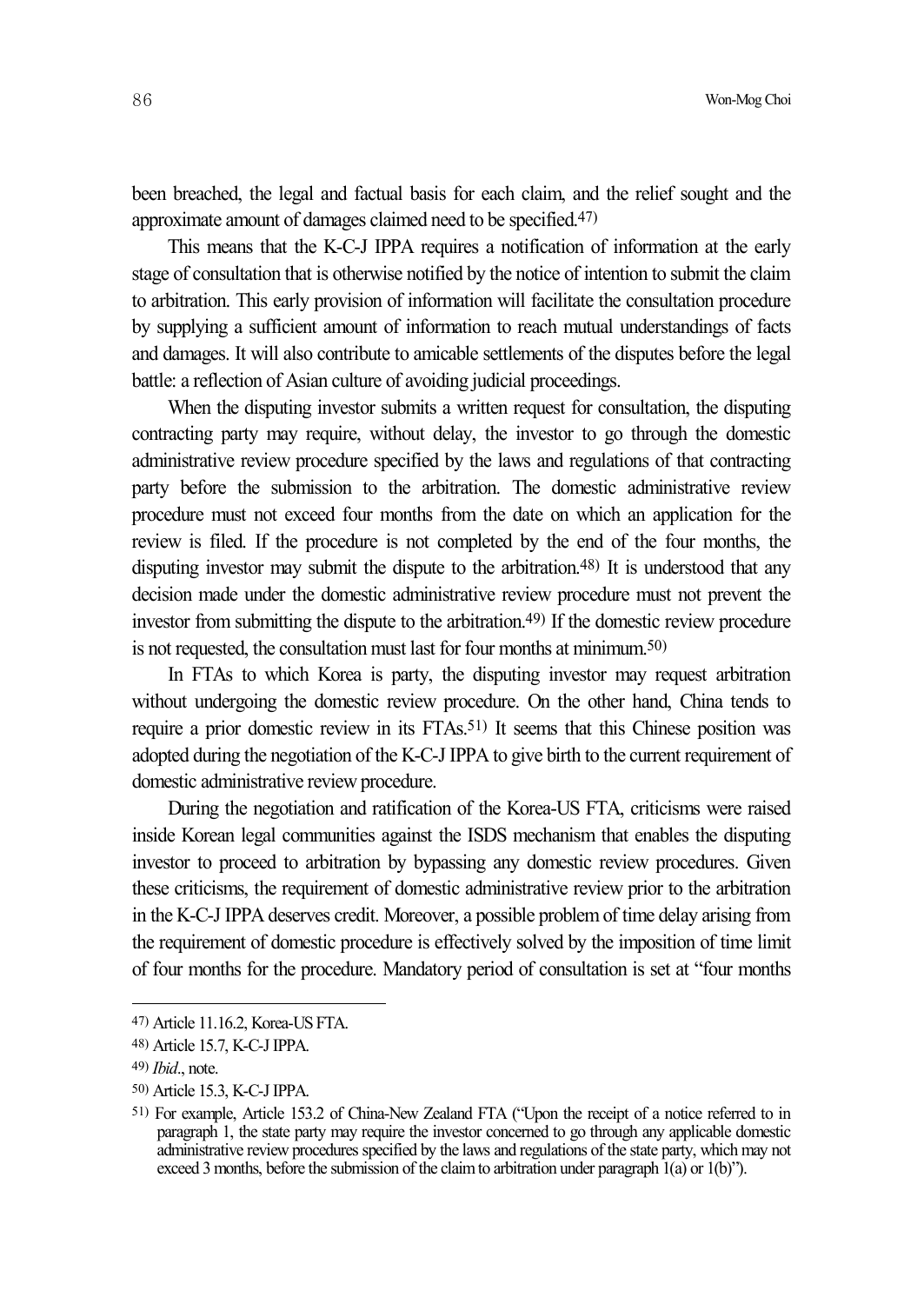from the date of the submission of the written request." This is a relatively shorter period compared to "six months after the request of consultation" in the Korea-ASEAN FTA and "six months since the events giving rise to the claim" in the Korea-US FTA. <sup>52)</sup>

Given these merits, such domestic administrative review requirement for a relatively short period of time needs to be adopted by the K-C-J FTA. As alternative, it could be designed that only claims subject to the prior domestic review procedures are such disputes concerning the breach of investment authorization or investment agreement. It is because given the nature of these disputes as a domestic legal claim, an adjudicatory body of domestic law needs to have a chance to handle the case.

In general, domestic procedures and international arbitration may overlap to render mutually inconsistent decisions if the disputing investor chooses to use both tracks. In order to avoid this situation, two approaches have been taken in BITs and FTAs. The folk-in-the-road approach requires a disputing investor to select one of the two procedures and if chosen, the other procedure becomes no more available. The Korea-ASEAN FTA is an example of the folk-in-the-road approach.

On the other hand, the Korea-US FTA adopts the waiver approach. According to this approach, once the investor initiates a domestic remedy procedure, he or she may have recourse to the arbitration procedure if a written waiver of abandoning domestic procedures has been submitted. 53)

Between these two approaches, the K-C-J IPPA adopts the folk-in-the-road approach. Once the disputing investor has submitted an investment dispute to the competent court of the disputing contracting party or to one of the arbitrations, the choice of the disputing investor is final and the investor may not submit thereafter the same dispute to the other arbitrations. 54) This approach can be copied by the K-C-J FTA because it can effectively prevent any forum shopping behaviors from happening and induce a genuine and sincere choice of forumby the claimant.

In the Korea-US FTA, unless the disputing parties otherwise agree, the tribunal must comprise three arbitrators: one arbitrator appointed by each of the disputing parties and the third, who will be presiding arbitrator, appointed by agreement of the disputing parties. 55) If a tribunal has not been constituted within 75 days of the date a claim is submitted to arbitration, the Secretary-General of ICSID, on the request of a disputing party, must appoint, in his or her discretion, the arbitrator or arbitrators not yet appointed among non-nationals of either party. 56)

<sup>52)</sup> Article 11.16.3, Korea-US FTA.

<sup>53)</sup> Article 11.18.2, Korea-US FTA.

<sup>54)</sup> Article 15 (5), K-C-JIPPA.

<sup>55)</sup> Article 11.19.1, Korea-US FTA.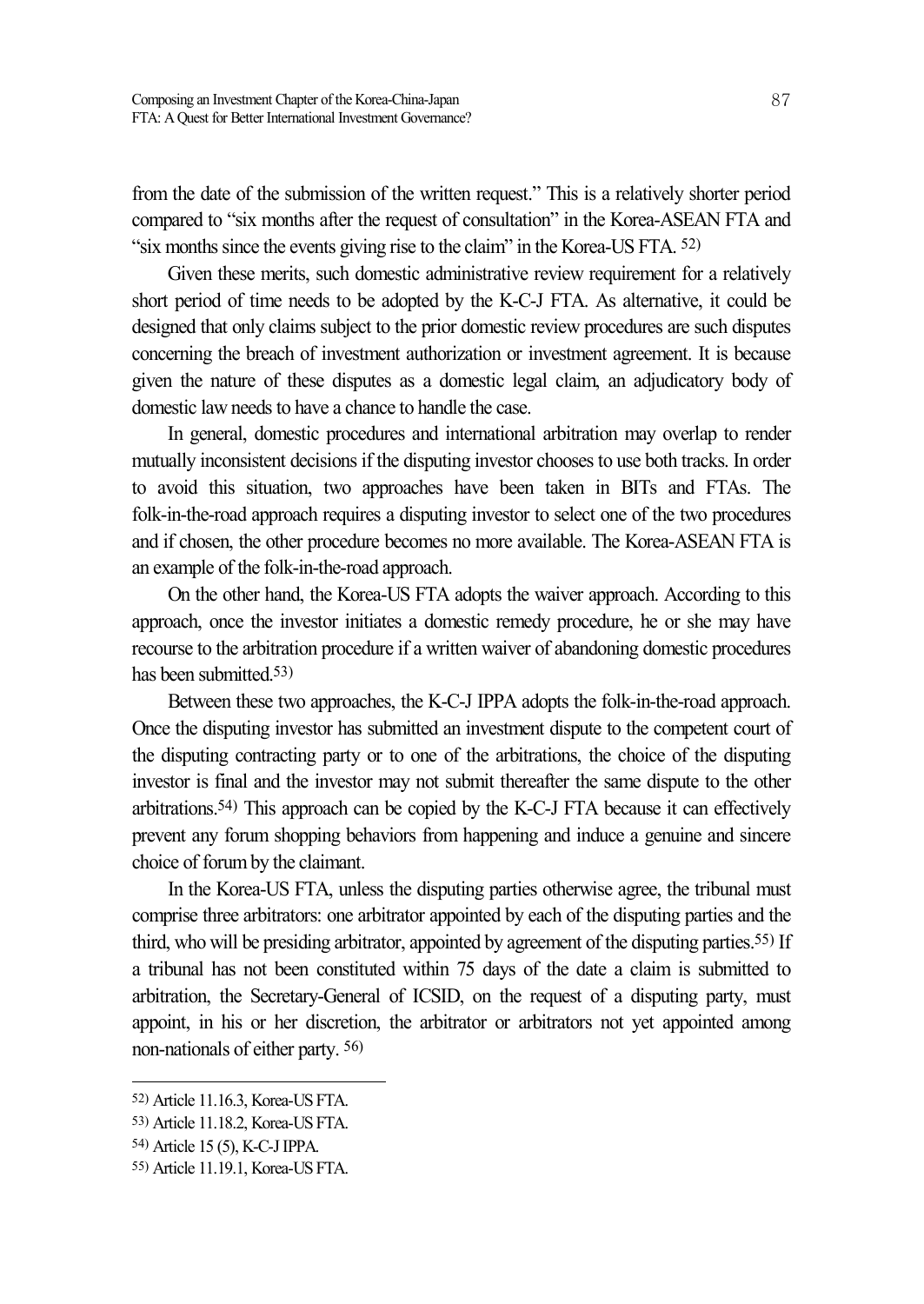This kind of special provision of appointing arbitrators is not included in the K-C-J IPPA. During the Korea-US FTA negotiation and ratification process, critics raised their concerns about the possibility that this special provision might increase likelihood of pro-American arbitrators being appointed as arbitrators in an ISDS dispute between Korea and the United States because the Secretary-General of ICSID, who is under the influence of the World Bank President, plays a key role in the appointing process.

As a consequence of having no special provision, if ICSID rules are adopted in an ISDS case under the K-C-J IPPA, the arbitrator selection provisions under the ICSID Convention will apply without any modification. According to the Arbitration Rules of ICSID Convention, 57) if the tribunal is not constituted within 90 days, the Chairman of the Administrative Council is supposed to appoint arbitrators after consultation with both parties.<sup>58</sup> As the Chairman is seconded ex *officio* by the President of the World Bank,<sup>59</sup> it is ironic to say that the very person whom the Korean public had concerns with will play a key role in appointing arbitrators in ISDS disputes under the K-C-J IPPA.

In ISDS claims among Korea, China, and Japan, it is unlikely to cause an unfairness problem if Secretary-General of ICSID or President of the World Bank appoints the chairperson. Therefore, the K-C-J FTA can use either person as the appointing authority of the presiding arbitrator.

ISDS claims are subject to a time limit. No claim may be submitted to the arbitration under the K-C-J IPPA, if more than three years have elapsed from the date on which the disputing investor first acquired, or should have first acquired, whichever is the earlier, the knowledge that the disputing investor had incurred the loss or damage. 60) This three year time limit is universally adopted by most investment treaties. There seems to be no reason that the K-C-J FTA should digress from the standard term.

### *3.4 Arbitral Awards and Implementation*

As in the most BITs and FTAs, the K-C-J IPPA declares that the arbitral award which is rendered by the tribunal is final and binding upon both parties to the investment disput e. 61) Remedies are awarded in terms of monetary damages. That is, although a restitution of property is awarded, the disputing contracting party may pay monetary damages in lieu of

<sup>56)</sup> Article 11.19.3, Korea-US FTA.

<sup>57)</sup> Rules of Procedure for Arbitration Proceedings.

<sup>58)</sup> *Ibid*., Rule 4,

<sup>59)</sup> Article 5, ICSIDConvention.

<sup>60)</sup> Article 15.11, K-C-JIPPA.

<sup>61)</sup> Article 15.10, K-C-JIPPA.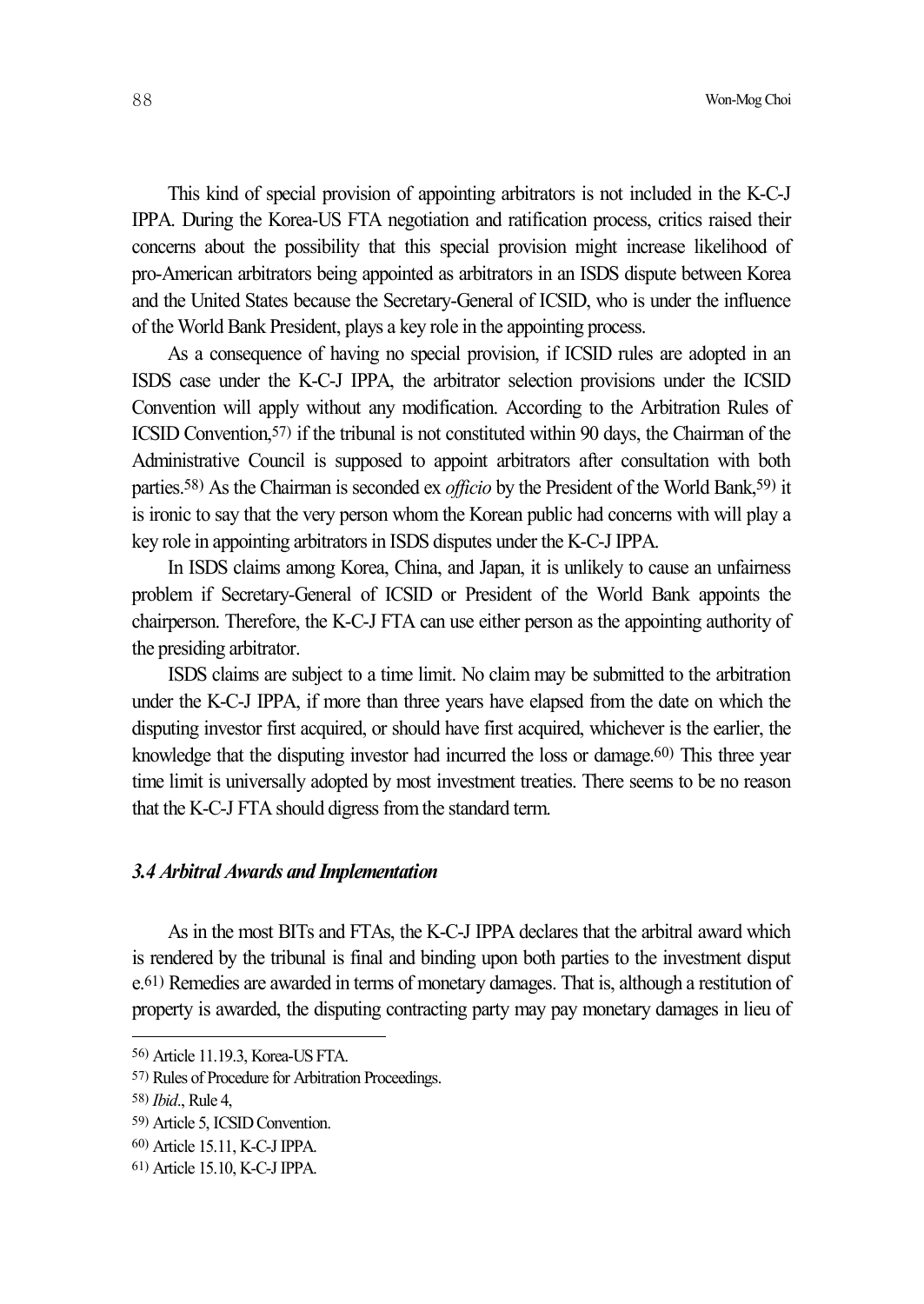### restitution. 62)

Because an ISDS has a nature of commercial arbitration at least in part, the principle of monetary damages needs to be respected, differently from any diplomatic protection procedures where the remedy rule of restitution prevails. The ISDS in the K-C-J FTA can follow this tradition.

On the other hand, how to prevent frivolous claims by investors is becoming an important issue in the ISDS mechanism. In particular, if a treaty is equipped with a broad range of causes of claim through an umbrella clause, the possibility of frivolous claims tends to increase. One possible solution could be to introduce the loser-pay rule in the K-C-J FTA where the entire costs of ISDS proceedings are imposed upon the losing party. As alternative, arbitral tribunals could be required to apply the loser-pay rule if they have found frivolous claims.

# **4. Conclusion**

It is uncertain whether the K-C-J IPPA model can play a pioneering role in the ongoing process of convergence of investment jurisprudence in Asia. Nonetheless, the implications of the investment treaty system and ISDS procedures are gaining more attention as foreign investors are increasingly making investment into Northeast Asia.

The allowance of direct claims by investors in the three Northeast Asian countries pursuant to the common rules of game will help to engender a community spirit in the region. This basis will function as a stepping stone toward a system of Korea-China-Japan economic integration. Furthermore, it may eventually have a significant political importance and spillover effect to other fields by building a leverage to resolve territorial disputes, to ease antagonistic national sentiments, and to prevent threats to national security in the region.

Any pertinent answers to such a quest for the better international investment governance in the region require a thorough comparison of the benefits and drawbacks of any development of the governance. In the end, a successful governance needs a continuous process of revision and balancing. Lessons from the experiences under the K-C-J IPPA system and its modification efforts in composing an investment chapter in the K-C-J FTA should be fully taken into account so that the newly emerging investment governance system will not lead to tension between nations in an area where precedent is scant, but the need is great.

<sup>62)</sup> Article 15.9, K-C-JIPPA.